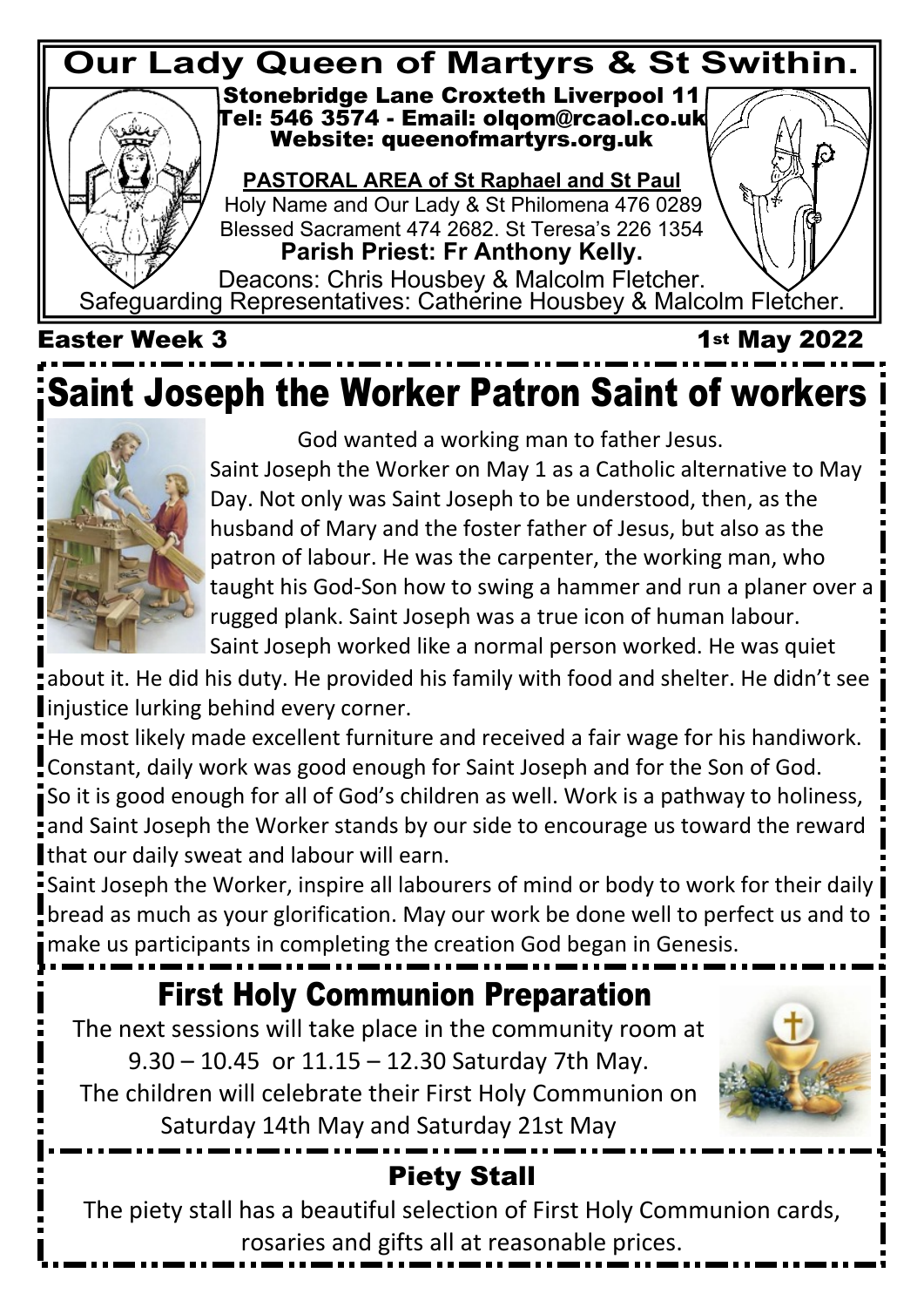

# **St. Athanasius**

St. Athanasius, also known as Athanasius the Great and Athanasius the Confessor, was a bishop and doctor of the church. He is called the "Father of Orthodoxy," the "Pillar of the Church" and "Champion of Christ's Divinity." Athanasius became one of the most dedicated opponents of the heresy of Arianism. Much of his life was a testimony to the divinity of Jesus Christ.

Born in either 296 or 298 in Alexandria, Egypt to a prominent Christian family, Athanasius received a wonderful education in Christian doctrine, Greek literature, philosophy, rhetoric and jurisprudence.

He was well studied in the Hebrew Scriptures and the Gospel accounts and the Christian texts which would later be recognized by the Church as the canon of the New Testament. He credited the confessors during the Christian persecution under the Roman Emperor Maximian as his teachers of theology.

Bishop Alexander of Alexandria became a strong influence in Athanasius' life after Alexander witnessed him playing at administering Baptism as a young boy, with other children. Alexander called the boys over and after questioning them, he determined the baptisms were valid and decided to train them for priesthood. As he grew up, Athanasius befriended many monks and hermits of the desert, including St. Antony. He later wrote the biography of Antony.

St. Athanasius death - feast day is May 2, 373

# **Recruitment for Boy & Girl Choristers 2022**

Do you know a child who would like to be a chorister at the Metropolitan Cathedral of Christ the King here in Liverpool? The search is now on for our next generation of Boy and Girl choristers.

#### **We are recruiting**

- BOYS currently in year 2 & 3
- GIRLS currently in year 5
- All choristers are educated at
- Runnymede St Edward's Catholic Primary School (Boys, yr 3-6)
- St Edward's College (Boys & Girls, yr 7-10)

meaning that a first class Catholic chorister education for boys and girls in Liverpool is available at no cost.

If you know of a Catholic family who might be interested in this wonderful opportunity, please share this information with them.

Full details of choristerships at the Metropolitan Cathedral.

#### **go to:**

https://www.liverpoolmetrocathedral.org.uk/music/joining-the-choirs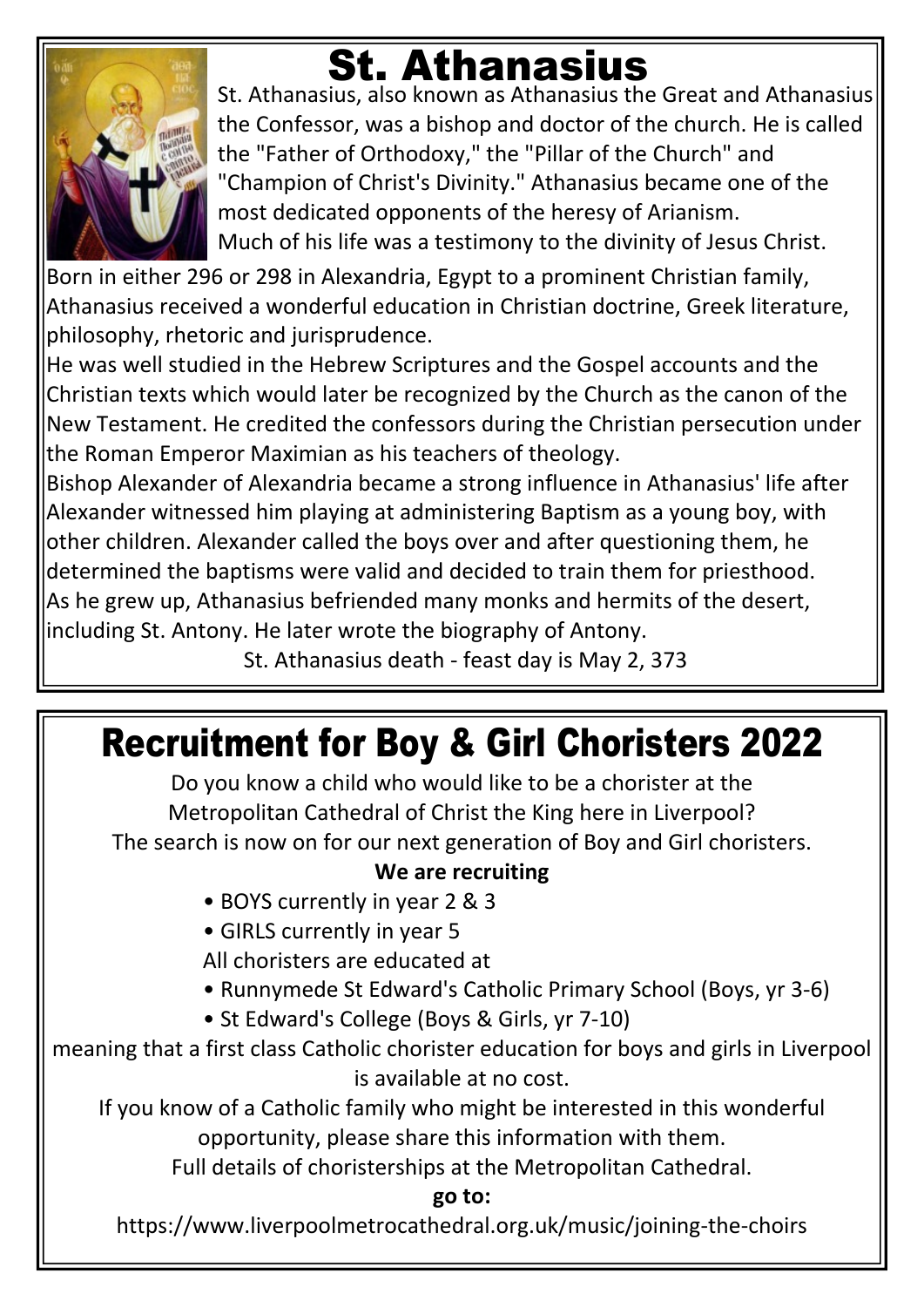

# **Saint Philip and Saint James**

James, Son of Alphaeus: We know nothing of this man except his name, and, of course, the fact that Jesus chose him to be one of the 12 pillars of the New Israel, his Church. He is not the James of Acts, son of Clopas, "brother" of Jesus and later bishop of Jerusalem and the traditional author of



 the Letter of James. James, son of Alphaeus, is also known as James the Lesser to avoid confusing him with James the son of Zebedee, also an apostle and known as James the Greater.

Philip: Philip came from the same town as Peter and Andrew, Bethsaida in Galilee. Jesus called him directly, whereupon he sought out Nathanael and told him of the "one about whom Moses wrote" (Jn 1:45).

Like the other apostles, Philip took a long time coming to realize who Jesus was. On one occasion, when Jesus saw the great multitude following him and wanted to give them food, he asked Philip where they should buy bread for the people to eat. Saint John comments, "[Jesus] said this to test him, because he himself knew what he was going to do" (Jn 6:6). Philip answered, "Two hundred days' wages worth of food would not be enough for each of them to have a little [bit]" (Jn 6:7).

John's story is not a put-down of Philip. It was simply necessary for these men who were to be the foundation stones of the Church to see the clear distinction between humanity's total helplessness apart from God and the human ability to be a bearer of divine power by God's gift.

## **The English Martyrs**

The feast day of the 284 canonized or beatified martyrs of the English Reformation is celebrated on 4 May.

## **A Big "Thank You"**

**To Mrs Sandra Hamilton**

for the many years of dedicated love and service towards the children, parents and staff of Our Lady & St Swithin's Primary School. Our thoughts and prayers for

Sandra as she moves on to the next stage of her career.

## **Fr. John Boles.**

Expressed his thanks for the kindness and hospitality afforded him last weekend. His words "we are lucky to have such an active and participatory community" should be something to be proud of and can be the foundation for greater things. We keep Fr John and his colleagues in our prayers and wish them all the very best for the future.